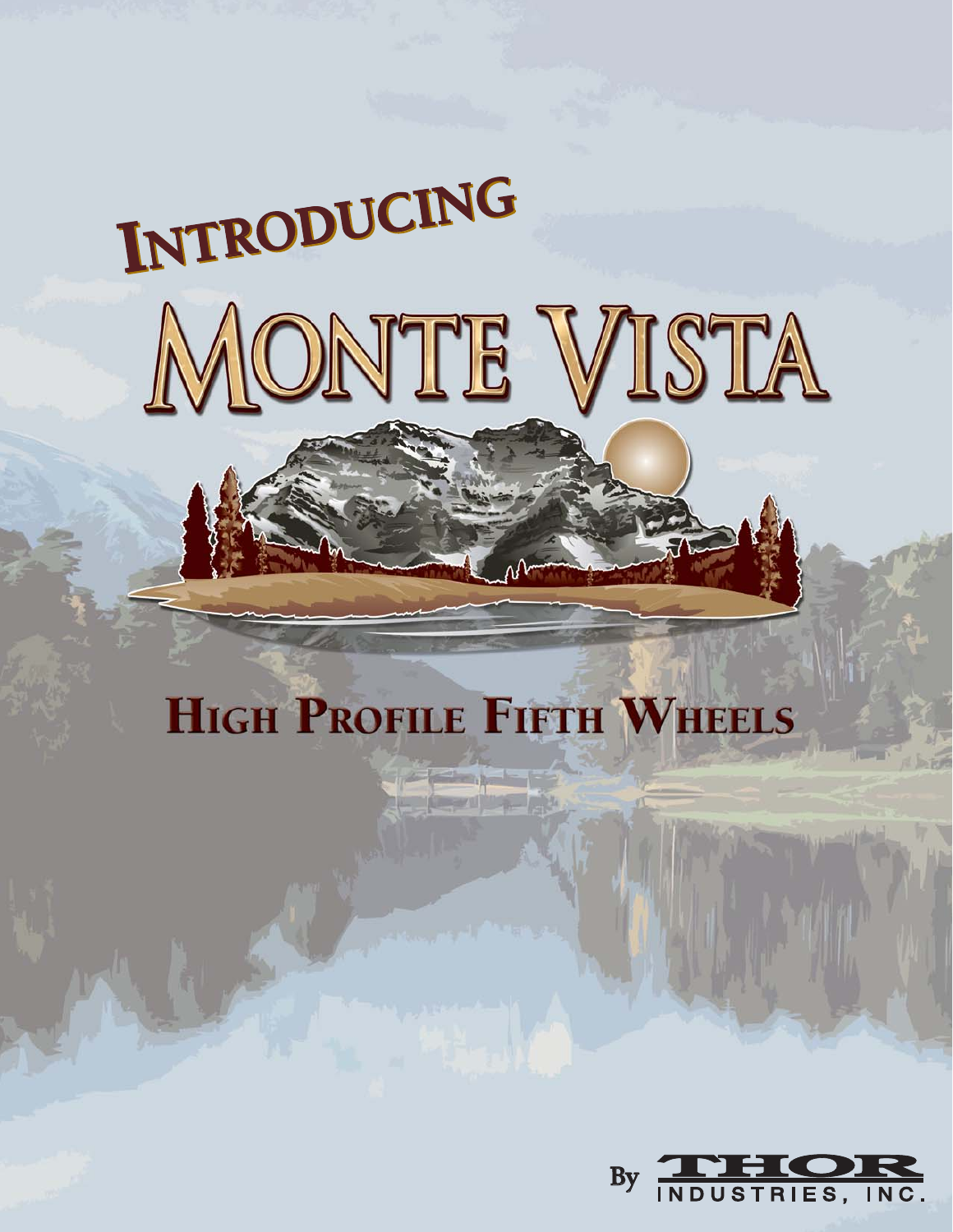## HIGH PROFILE FIFTH WHEELS NOW AVAILABLE!



#### 33RE-MV

- Ouad Slide
- Private side bath with dual entry
- Rear wall entertainment, closet & desk
- Extensive galley storage
	- Dual galley islands
- Conversational seating arrangement



#### 35RB-MV

- Quad Slide
- Private bunk room
	- Double bunks each slide
	- Half bath with dual entry
- Private bath/bed suite
- Double U-shaped sofa/dinette
- Sleeps 8 Feeds 8

## COMING SOON! COMING SOON!

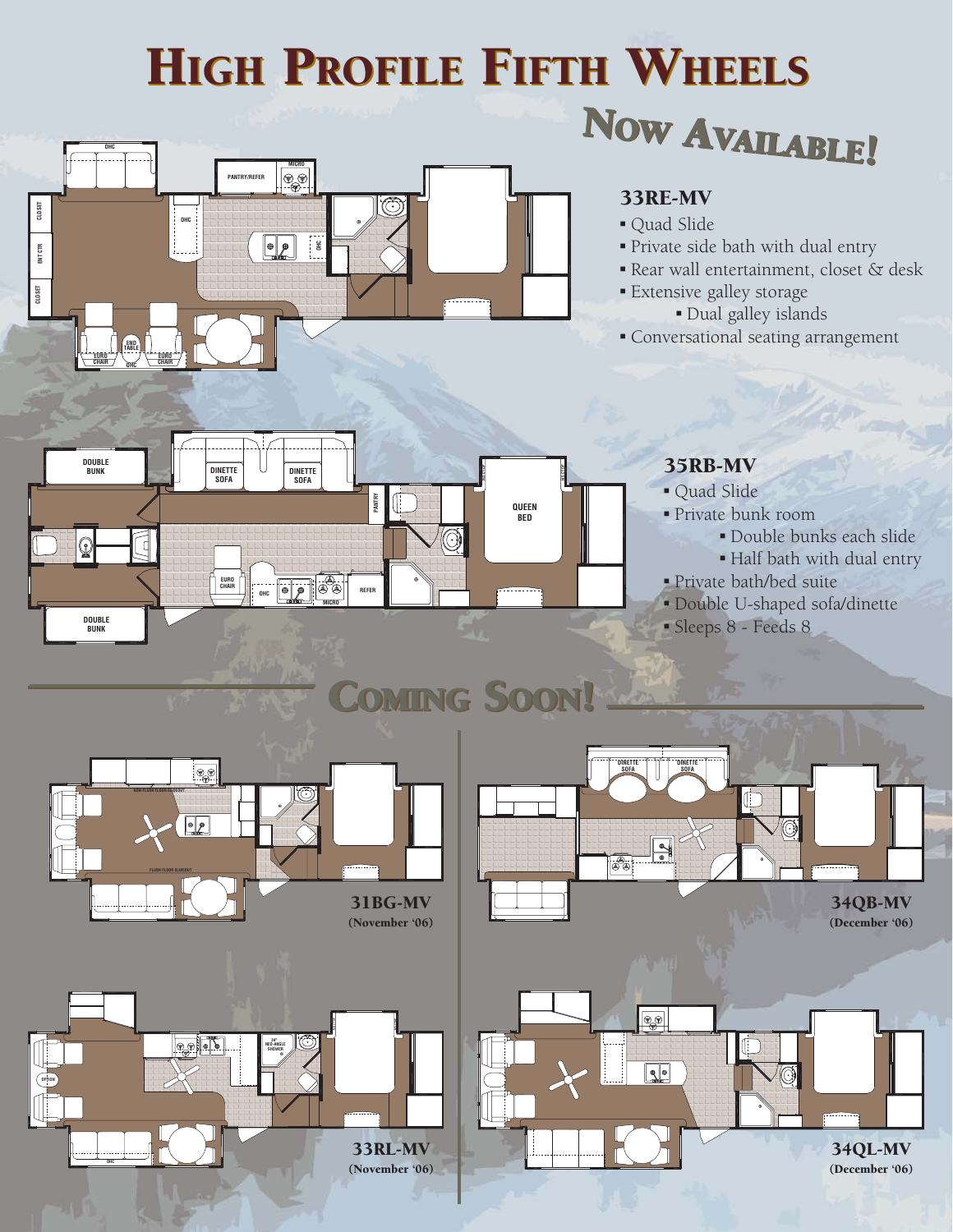## MONTE VISTA

### **Standard Features**

#### Frame/Chassis/Construction

10" I-Beam Powder Coated Chassis 6000 LB. Tandem Axles Leaf-Spring Suspension MOR-ryde RE Rubber Shear Spring Equalizer (CP) Easy-lube Hubs (CP) 8 Lug Hubs with Chrome Hub Covers (PP) Silver Steel Wheels ST235 80R16 LRE E-Rated RV Tires (PP) Electric 12.25" Drum Braking System Electric "Worm Gear" Slide System Extended Hitch Pin (CP) .6 Mil High Gloss "Filon" Gel Coat Fiberglass Exterior (PP) Aluminum Framed-Welded Box Infrastructure Poly-Styrene "Block Foam" Insulation 80% Tinted Radius "Safety Glass" UV-Rated Windows (CP) "Tuff Coat" Painted Aluminum Radius Skirt Front Cap: Gel-Coat Molded Fiberglass Rear Wall: "Filon" High Gloss Gel Coat Fiberglass 3" Vacuum-Bonded One-Piece Floor 3/8" Structurewood One-Piece Decking Enclosed, Insulated, Protected Underbelly (CP) Aluminum Roof Truss with 5" Tapered Box R14 Roof Insulation Aluminum Radius Roof to Wall Transition EPDM Rubber Roof Membrane-12 Year Warranty Aluminum Luggage Door Frames 1" Thick Luggage Door with Lock Lighted Baggage Areas

Ozite-Lined Compartment

#### Key Exterior Features

Deluxe "Quick Release" Pull Pins (CP) High Speed-Electric Front Jacks 16" Spare Tire with Silver Steel Rim (CP) 10" Tread Triple Steel Entry Steps-Frame Welded (CP) Molded Gel-Coat Gooseneck Radius Cap (PP) Lighted Entry Step Enclosed/Vented Battery Box Molded ABS Fender Wells Exterior Patio Light (CP) Exterior Hitch Light (CP) Gravity Water Fill Hot & Cold Shower System Black Tank Flush System (CP) City Water Fill with Locking Protective Door Cable Hook-up Phone Hook-up Satellite Hook-up Rear Ladder (CP) Attic Roof Vent (CP) Drip Rail Gutter System with Extended Gutter Spout Drip Rail Gutter Over Slides 30" Radius Entry Door & Dead Bolt Lock Screen Door 8500 Series A&E Awning (PP) Pivoting XL Entry Assist Handle (CP) 50 Amp Detachable Marine-Grade Power Cord (PP) 50 Amp Power Service (PP)

55 Amp Converter 110v GFI Exterior Receptacle 12v Battery Converter/Charger with Overcharge Protection 12 Gallon Gas/Electric Hot Water Heater (PP) Quick Disconnect Coiled 25ft Hose with Sprayer (CP) Water Pump "PEX" Poly-ethylene Tubing Metal Pressure Fittings Sewer Hose Storage System Hot and Cold Water Low Point Drains 46 Gallon Fresh Water Tank Gray Water Tank: See Individual Floorplan Specs for Details Black Water Tank: See Individual Floorplan Specs for Details Remote Water Heater Switch 35K BTU Furnace (CP) Forced Air Ducted Heat Forced Air Heat in Underbelly 15K BTU Air Conditioner with Quick Cool Vent (PP) Second AC Prep (PP) Ceiling Ducted AC Vents Mold Resistant/Aluminum-Wrapped AC Plenum

#### Key Interior Features

Interior Electrical Command Center Pre-drilled & Screwed Hardwood Cabinet Construction (PP) 6 Panel Doors with Brushed Nickel Designer Hardware Howard Miller Decorator Clock (CP) Premium 30 oz. Residential Carpeting (PP) 3/8" 6lb. Rebond Carpet Padding (PP) Ceiling Fan 42" Reversible with Halogen Light Kit (CP) Overhead Cabinets with Mini Stuts & Top Mount Hinges

Recessed Steps to Bath/Bedroom Formica Premium Textured Countertops Solid Ash & Stained Cabinet Stiles/Frames Solid Ash & Stained Cabinet Doors 7-Ply Residential-Grade Plywood Drawer Construction Metal Drawer Glides & Teflon Rollers Brushed Nickel Hardware (CP) Glass Inserts with Solid Ash Frames above Sofa Day/Night Shades (PP) Mini-Blinds in Kitchen Designer Hard Valance Designer Hard-Sided Lambrequins Pendant Dome Light above Sofa and Dinette 12 Volt Lighting Decorative Wall Sconces in Bedroom Florescent Lighting in Galley (CP) 5 Disc 5-in-1 Home Theater System with Remote (PP) Egress Window in Bedroom Domed, Tinted Skylight Above Shower Satellite Prep (CP) Cable Jack TV Prep TV Antenna with Power Booster Bedroom TV Prep Armstrong Linoleum with Tough Guard Solid Brushed Nickel Metal J-Faucet (CP) Stainless Steel XL Dual Basin Sink (CP)

Jack-Knife Sofa with Storage "Euro" Chairs (PP) Free-standing Table (Round) (PP) 4 Dinette Chairs with Storage (PP) Convection Oven (PP) 3-Burner Range Range Cover - 2-Piece Metal (CP) Water Purifier (CP) 8 cu. ft. Refrigerator (CP) Brushed Metal Refrigerator Door (PP) 2-Piece Marbled Neo-Angle Shower Enclosure (CP/PP) Rain-Glass Shower Walls & Door Brushed Nickel Shower Hardware and Wand (PP) Large Medicine Cabinet with Vanity Lights/Mirror Stainless Steel Vanity Sink Residential Brushed Nickel Vanity Faucet Residential Six-Panel Lavatory Doors with Lever Handle Porcelain Bowl, Thetford Toilet (PP) Bathroom Power Vent Toilet Tissue Holder Brushed Nickel Bathroom Accessories (CP) Towel Hooks and Bar Nightstand Chest of Drawers Overhead Cabinet Premium Bedspread Package & Window Coverings Below Bed Storage Front Wardrobe Ensemble: -Drawer Bank -Sliding Mirrored Doors with Hanging Storage

#### Key Safety Features

Fire Extinguisher Dead Bolt Locks on Entry Doors 120v GFI Protected Exterior Receptacles LP Gas Detector CO Detector Smoke Detectors Egress Window Safety Glass 10" Entry Step Entry Step Light Patio Light XL Folding Entry-Assist Handle Solid Wood Exit Handle Front, Rear & Side Amber Road Lights

#### Popular Options

Fireplace Awning Toppers Fantastic Fan 2nd AC - Bedroom Direct Feed Central Vacuum System MOR/ryde Shear Spring Hitch Washer/Dryer Prep

CP= Monte Vista Convenience Package PP= Monte Vista Premium Package